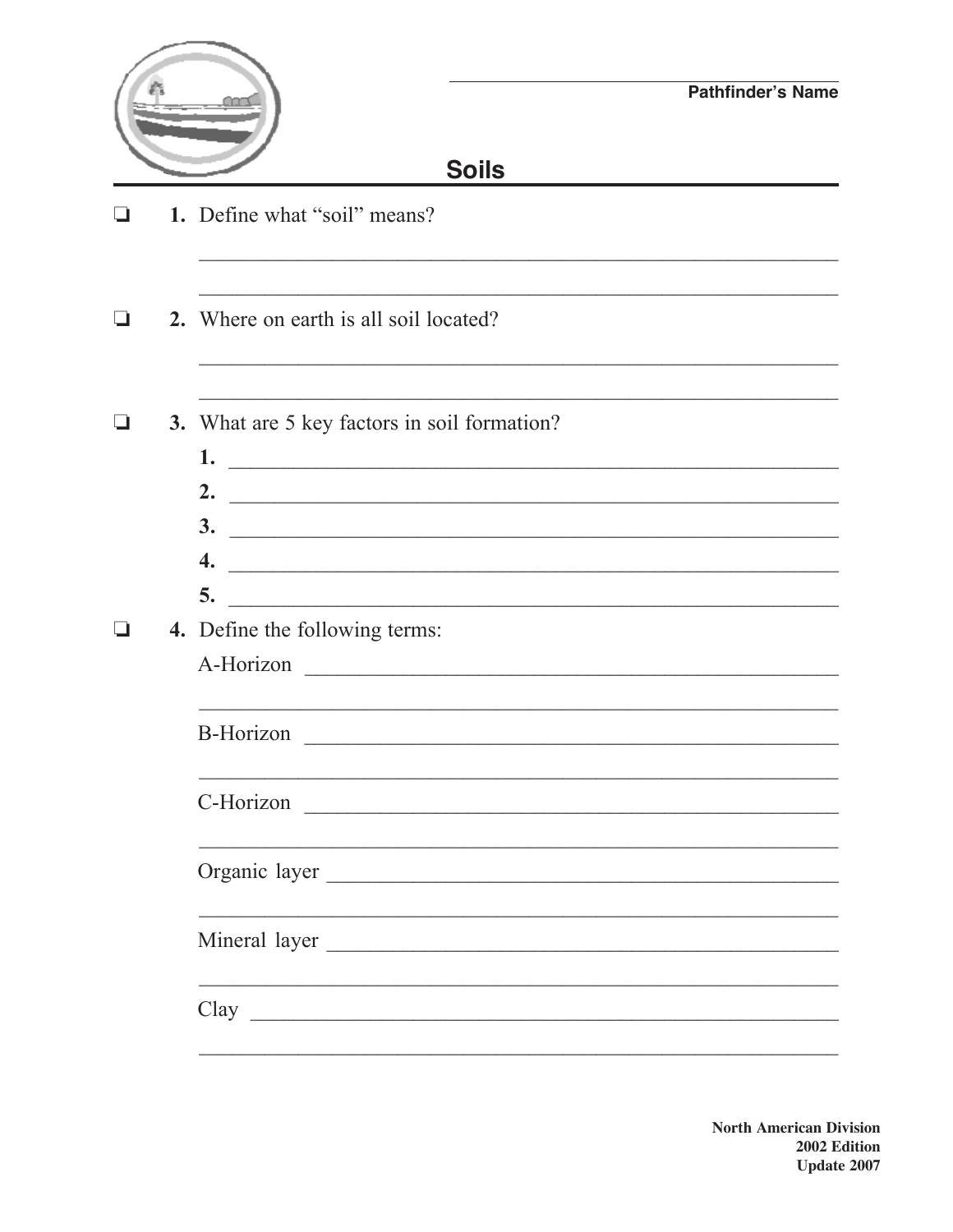|  | Silica expression and the set of the set of the set of the set of the set of the set of the set of the set of the set of the set of the set of the set of the set of the set of the set of the set of the set of the set of th |
|--|--------------------------------------------------------------------------------------------------------------------------------------------------------------------------------------------------------------------------------|
|  |                                                                                                                                                                                                                                |
|  | Soil Profile                                                                                                                                                                                                                   |
|  |                                                                                                                                                                                                                                |
|  | Pedologist                                                                                                                                                                                                                     |
|  | 5. Define the term "Soil Classification". Why are soils classified?                                                                                                                                                            |
|  |                                                                                                                                                                                                                                |
|  | <b>6.</b> Discuss three differences between the following soil types:                                                                                                                                                          |
|  | Desert                                                                                                                                                                                                                         |
|  | 1.<br><u> 1980 - Johann Stoff, deutscher Stoff, der Stoff, der Stoff, der Stoff, der Stoff, der Stoff, der Stoff, der S</u>                                                                                                    |
|  | 2.<br>3.                                                                                                                                                                                                                       |
|  | Temperate                                                                                                                                                                                                                      |
|  | 1.                                                                                                                                                                                                                             |
|  | 2. $\qquad \qquad$                                                                                                                                                                                                             |
|  | $\frac{3}{2}$                                                                                                                                                                                                                  |
|  | Tropical                                                                                                                                                                                                                       |
|  |                                                                                                                                                                                                                                |
|  | 2.                                                                                                                                                                                                                             |
|  | 3.<br><u> 1989 - Johann Stein, mars an deus Amerikaansk kommunister (</u>                                                                                                                                                      |

Soils 2002 Edition<br>Update 2007